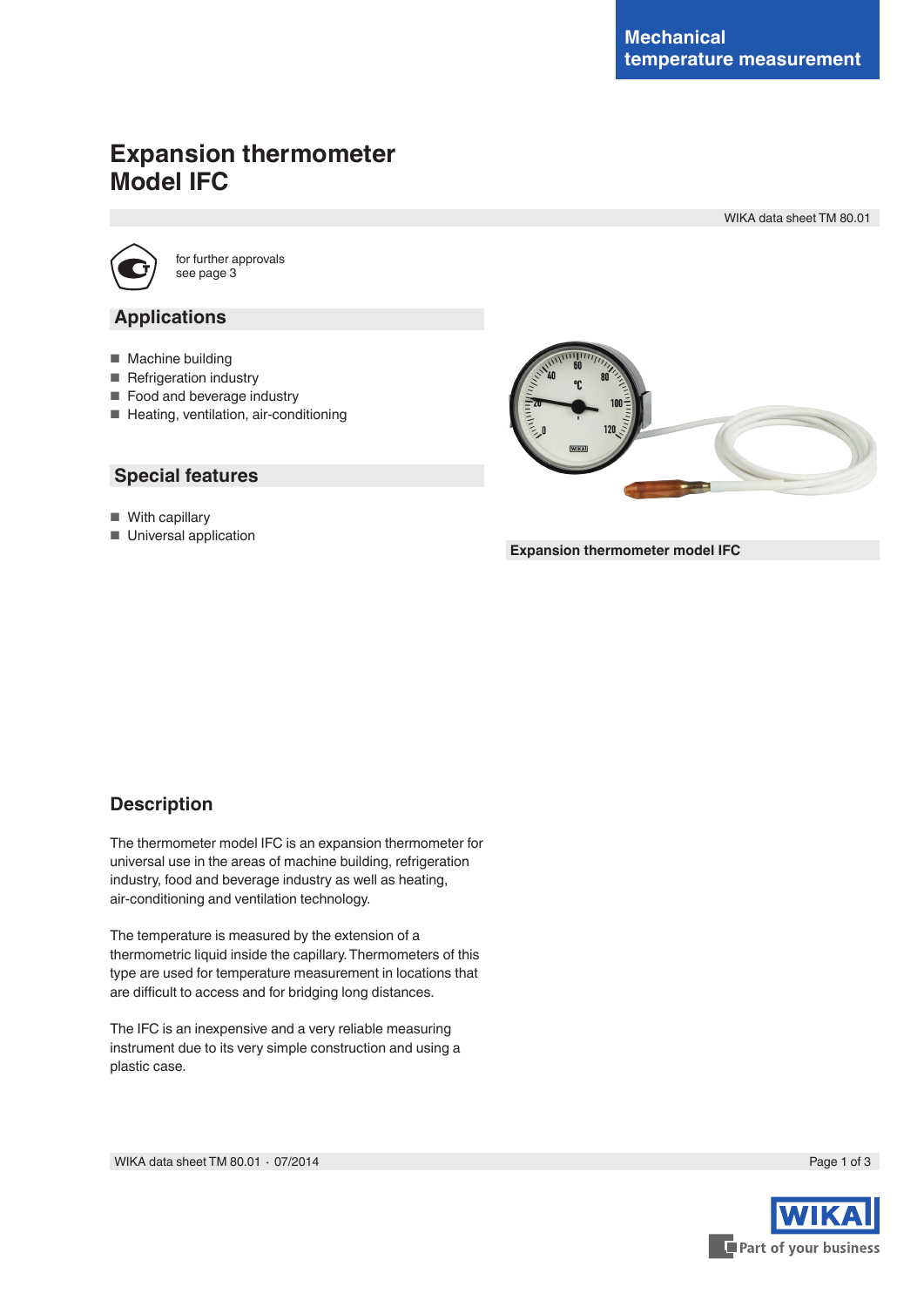# **Standard version**

**Nominal size in mm** 60, 80, 100, 72 x 72, 96 x 96

**Indication accuracy**  $\pm$ 2 % of the measuring range at reference temperature 23 °C on the case and measuring line

#### **Scale range**

-100 ... +400 °C

#### **Permissible temperature**

Case: -20 ... +70 °C

- Measuring line:
- Plastic coated  $-40...+120$  °C
- Copper braided  $-100...+350$  °C<br>■ Stainless steel  $-100...+400$  °C
- Stainless steel

### **Scale length**

Max. 270 ∢°

**Dial** Plastic, white, black lettering

**Measuring principle**

Bourdon tube system

#### **Capillary**

Plastic coated or copper braided Capillary copper or stainless steel 1.4571 depending on scale range

**Length of the measuring line** Max. 5 m

**Capillary outlet** Eccentric back mount

**Case** Plastic (ABS)

**Ingress protection** Round case: IP 54 per EN 60529 / IEC 529 Square case: IP 40 per EN 60529 / IEC 529

#### **Mounting option**

Panel mounting with mounting bracket

### **Options**

- Case sheet steel
- Square construction of the case
- Panel mounting flange
- Other connection designs (see Technical Information IN 00.20)
- Other case dimensions (NS 37, 40, 42, 52)

# **Connection designs**

#### **Standard version**

**Plain stem (without thread), SF94** Copper alloy Insertion length = variable Stem diameter  $\varnothing$ d = 6, 8, 8, 5, 10 mm

### **Rotatable connection, SF91/SV20**

Copper alloy, R % Insertion length = variable Stem diameter  $\varnothing$ d = 6, 8, 8, 5, 10 mm

### **Rotatable connection with loose threaded connection**

**SF91/SV19 M14 x 1.5, R ⅜, R ½, R ¾** Copper alloy Insertion length = variable Stem diameter  $\varnothing$ d = 6, 8, 8, 5, 10 mm







For further connection designs, see Technical information IN 00.20